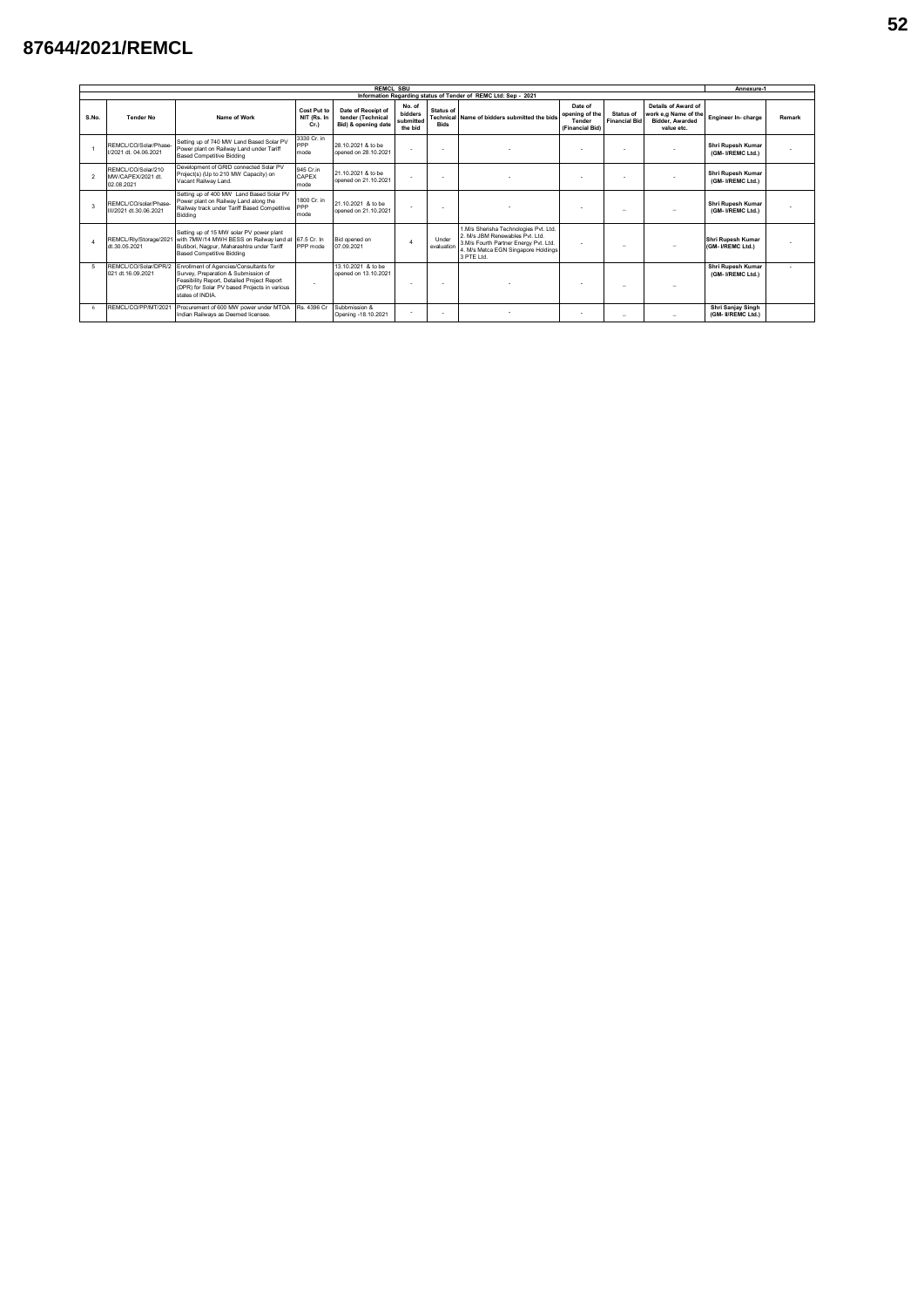## **87644/2021/REMCL**

|                | Annexure -III                                                               |                                                         |                                                             |                           |                                             |                                     |                                           |                        |                                                                                                                                      |  |  |  |  |  |  |
|----------------|-----------------------------------------------------------------------------|---------------------------------------------------------|-------------------------------------------------------------|---------------------------|---------------------------------------------|-------------------------------------|-------------------------------------------|------------------------|--------------------------------------------------------------------------------------------------------------------------------------|--|--|--|--|--|--|
|                | Information Regarding Status of Bill Payment of Working Agencies - Sep 2021 |                                                         |                                                             |                           |                                             |                                     |                                           |                        |                                                                                                                                      |  |  |  |  |  |  |
| SI. No.        | Name of<br>Contractor                                                       |                                                         |                                                             | <b>Bill Details</b>       |                                             | <b>Status of Bill</b>               |                                           | <b>Mode of Payment</b> | <b>Remarks</b>                                                                                                                       |  |  |  |  |  |  |
|                |                                                                             | Agreement No.                                           | Bill No.                                                    | <b>Bill Amount in Rs.</b> | <b>Bill Received at HQ</b><br>dated (Accts) | <b>Under Process of</b><br>Checking | Payment<br><b>Released on</b>             | (RTGS/<br>Cheque)      |                                                                                                                                      |  |  |  |  |  |  |
|                | PTC india limited                                                           | REMC Ltd/CO/IR/Power<br>management/2021<br>dtd.22.03.21 | Invoice no. BD/2021-<br>22/066 dated 13th<br>August 2021    | 12.27.200/-               | 26.08.2021                                  | Done                                | 16.09.2021                                |                        | Payment Done                                                                                                                         |  |  |  |  |  |  |
| $\mathfrak{p}$ | PTC india limited                                                           | REMC Ltd/CO/IR/Power<br>management/2021<br>dtd.22.03.21 | Invoice no. BD/2021-<br>22/082 dated 13th<br>September 2021 | 12.27.200/-               | 14.09.2021                                  | Done                                | Under process<br>in Account<br>Department |                        | Sent to Finance on 24.09.2021                                                                                                        |  |  |  |  |  |  |
|                | M/s Inox Wind<br>Ltd.                                                       | REMCL/CO/25MW/<br>Windmill/ Rajasthandt<br>18.12.14     | IWLRJOM22010<br>dated 17,06,2021                            | 7609167                   | 22.06.2021<br>(through mail)                | Amount Paid                         | 05.07.2021,<br>19.08.2021.<br>09.09.2021  | <b>RTGS</b>            | This is quarterly bill being paid on<br>monthly basis. Monthly payment<br>released in the month of July,<br>August & September 2021. |  |  |  |  |  |  |